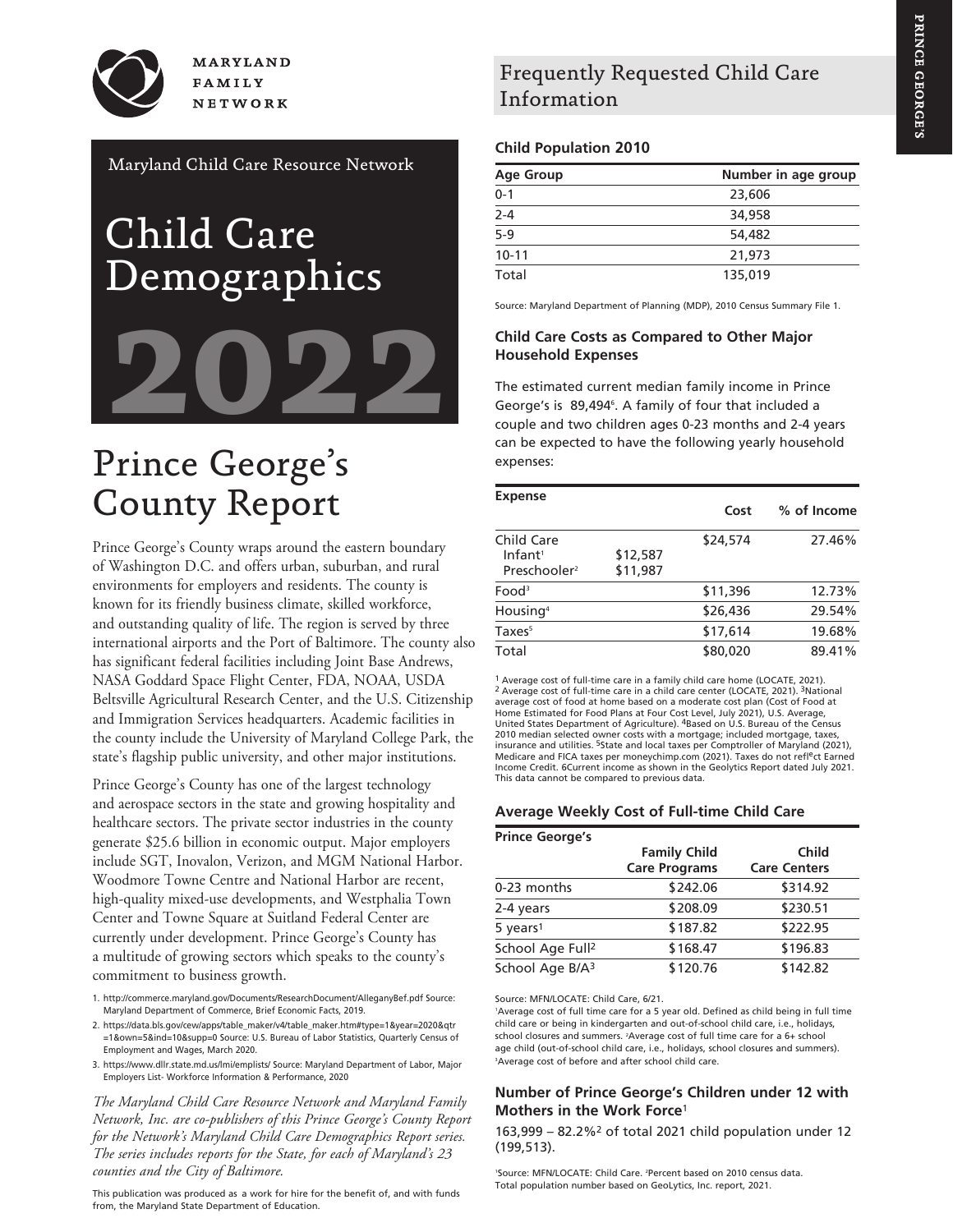## Prince George's County

## Population Information

#### **Child Population<sup>1</sup>**

|               |                        | 2000    |                                 | 2010            |
|---------------|------------------------|---------|---------------------------------|-----------------|
|               | <b>Prince George's</b> |         | <b>Maryland Prince George's</b> | <b>Maryland</b> |
| $0-3$ years   | 34,246                 | 209,218 | 35,408                          | 217,560         |
| 3-4 years     | 23,694                 | 144,175 | 23,156                          | 146,928         |
| 5 years       | 12,251                 | 74,546  | 11,069                          | 72,700          |
| 6-9 years     | 51,852                 | 316,772 | 43,413                          | 294,168         |
| $10-11$ years | 25,142                 | 162,481 | 21,973                          | 151,023         |
| Total         | 147,185                | 907,192 | 135,019                         | 882,379         |

Source: U.S. Bureau of the Census, 2000, 2010.

#### **Female Population** (selected ages)

| <b>Age Group</b> | 2000   | 2010   |
|------------------|--------|--------|
| $20 - 24$        | 29,176 | 33,905 |
| 25-29            | 31,432 | 32,662 |
| 30-34            | 35,139 | 31,668 |
| Total            | 95,747 | 98,235 |

Source: U.S. Bureau of the Census, 2000, 2010.

### **Work Force Information**

#### **Total Population Ages 16+ in Work Force**

|        | <b>Prince George's</b> | <b>Maryland</b> |
|--------|------------------------|-----------------|
| 2010   |                        |                 |
| Female | 257,246                | 1,570,193       |
| Male   | 248,557                | 1,623,215       |
| 2000   |                        |                 |
| Female | 221,852                | 1,351,034       |
| Male   | 209,268                | 1,418,491       |
| Change |                        |                 |
| Female | $16.0\%$ (+)           | $16.2\%$ (+)    |
| Male   | $18.8\%$ (+)           | $14.4\%$ (+)    |

Source: U.S. Bureau of the Census, 2000, 2010 American Community Survey (ACS).

#### **Females (16+) with Children**

| <b>Age Group</b>                                                  | 2000   | 2010    | Change |
|-------------------------------------------------------------------|--------|---------|--------|
| Total females (16+)<br>with children under 6                      | 25,051 | 66,419  | $N/A*$ |
| Total females (16+)<br>with children under 6<br>in the work force | 18,715 | $N/A*$  | $N/A*$ |
| Total females (16+)<br>with children 6-17                         | 58,025 | 126,052 | $N/A*$ |
| Total females (16+)<br>with children 6-17<br>in the work force    | 47.972 | N/A*    | N/A*   |

#### **Total Population**

|      | <b>Prince George's</b> | <b>Maryland</b> |
|------|------------------------|-----------------|
| 2010 | 863,420                | 5,773,552       |
| 2000 | 801,515                | 5,296,486       |
| 1995 | 771,605                | 5,046,079       |
| 1990 | 728,553                | 4,780,753       |
| 1980 | 665,071                | 4,216,975       |

Source: U.S. Bureau of the Census, 2010, 2000, 1990, 1980.

#### **Male Population** (selected ages)

| <b>Age Group</b> | 2000   | 2010   |
|------------------|--------|--------|
| $20 - 24$        | 29,436 | 36,739 |
| 25-29            | 28,565 | 32,020 |
| 30-34            | 31,042 | 29,390 |
| Total            | 89,043 | 98,149 |

Source: U.S. Bureau of the Census, 2000, 2010.

#### **Households**

|                            | 2000    | 2010    |
|----------------------------|---------|---------|
| Total household population | 784,158 | 884,092 |
| Total # of households      | 286,610 | 304.042 |
| Average household size     | 2 74    | 2.78    |

Source: U.S. Bureau of the Census, 2000, 2010.

\* Comparable data not available for 2010 census.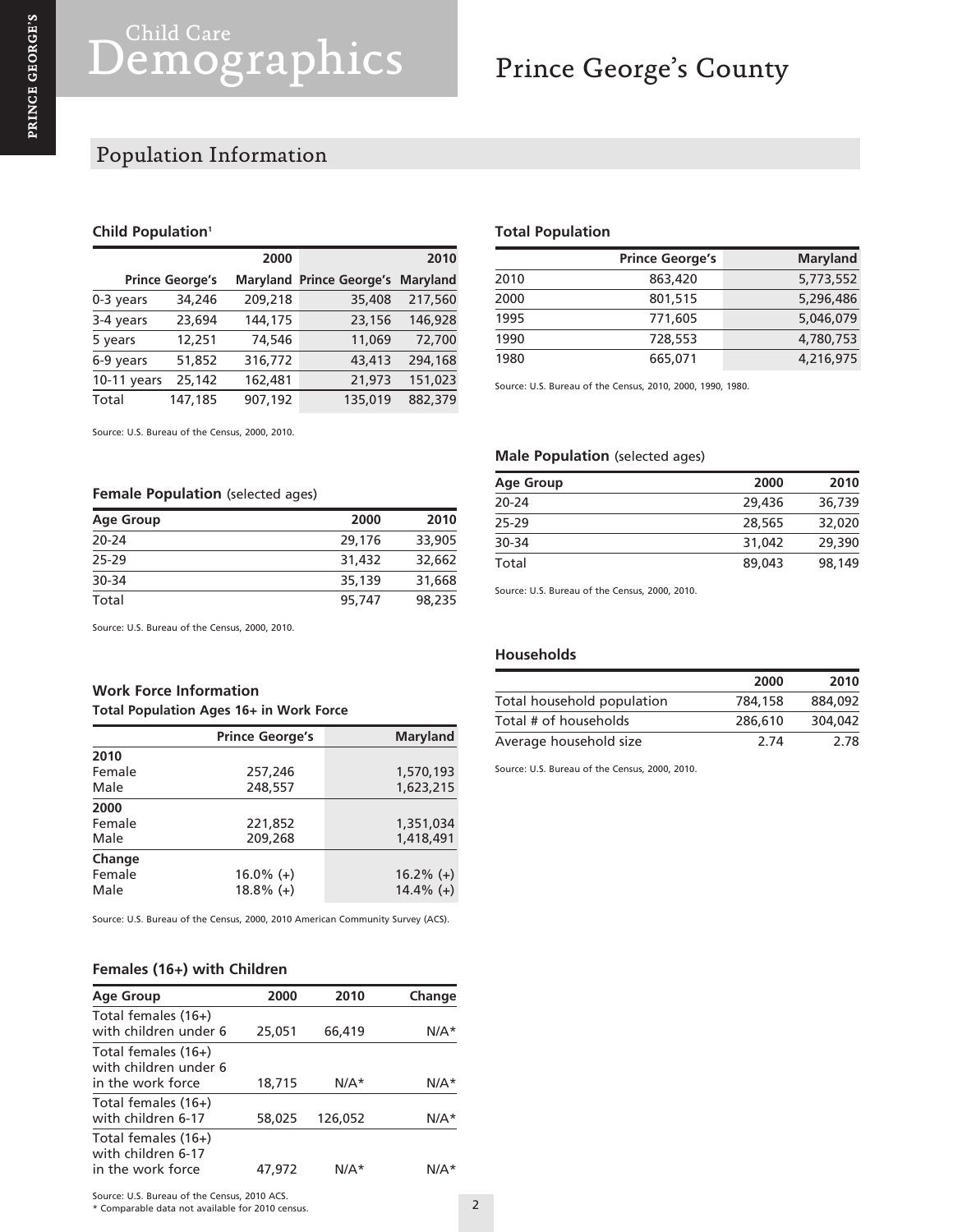## Census Information

#### **Families and Poverty**

|                                                                  | 2000         | ℅       | 2010              | ℅             | %Change     |
|------------------------------------------------------------------|--------------|---------|-------------------|---------------|-------------|
| <b>All Families</b>                                              | 198.066      |         | 100% 203,520 100% |               | $2.8\%(+)$  |
| <b>Families Below</b><br>Poverty Level                           | 10,641       | $5.4\%$ | 12,822            | $6.3\%$       | $20.5\%(+)$ |
| <b>All Families</b><br>w/Children<br>Under 6**                   | 22,678       | $N/A*$  | 20,435 100%       |               | $N/A*$      |
| <b>Families</b><br>w/Children<br>Under 5 Below<br>Poverty Level  | 4,137        | $N/A*$  |                   | $N/A* 7.2\%*$ | N/A*        |
| <b>All Families</b><br>w/Children<br>Under 18                    | 101.251 100% |         | 93,115 100%       |               | $8.0\%$ (-) |
| <b>Families</b><br>w/Children<br>Under 18 Below<br>Poverty Level | 8,450        | 8.3%    | 8,287             | 8.9%          | $1.9\%$ (-) |
| Source: U.S. Bureau of the Census, 2000, 2010. Prepared by MDP.  |              |         |                   |               |             |

#### **Children and Poverty**

|                                                  | 2000         | %           | 2010                      | %     | %Change      |
|--------------------------------------------------|--------------|-------------|---------------------------|-------|--------------|
| Total Related<br>Children                        |              |             |                           |       |              |
| Under 18                                         |              |             | 179,642 100% 165,222 100% |       | $8.0\%$ (-)  |
| Total Children<br>Under 18 Below                 |              |             |                           |       |              |
| Poverty Level                                    |              |             | 20,108 11.2% 18,009 10.9% |       | $10.4\%$ (-) |
| Total Children<br>Under 5 Below<br>Poverty Level |              | 5,461 11.8% | $N/A*$                    | 10.0% | N/A*         |
| Total Children                                   |              |             |                           |       |              |
| 5-17 Below<br>Poverty Level                      | 14.647 11.0% |             | $N/A*$                    | 11.3% | N/A*         |

Source: U.S. Bureau of the Census, 2000, 2010. Prepared by MDP. \*Comparable data not available from 2010 Census.

#### **Families**

| <b>Prince George's</b><br>Total # of All<br>Total # of All |            |                                                                       |                                                                        |  |
|------------------------------------------------------------|------------|-----------------------------------------------------------------------|------------------------------------------------------------------------|--|
|                                                            | Total      | <b>Families With</b><br><b>Related Children</b><br><b>Under Age 6</b> | <b>Families With</b><br><b>Related Children</b><br><b>Under Age 18</b> |  |
| 2000                                                       | 198,066    | 22,676                                                                | 101.251                                                                |  |
| 2010                                                       | 203,520    | 25,752                                                                | 109,697                                                                |  |
| Change                                                     | $2.8\%(+)$ | $13.6\%$ $(+)$                                                        | $8.3\%(+)$                                                             |  |

| Maryland | <b>Total</b> | Total # of All<br><b>Families With</b><br><b>Related Children</b><br><b>Under Age 6</b> | Total # of All<br><b>Families With</b><br><b>Related Children</b><br><b>Under Age 18</b> |
|----------|--------------|-----------------------------------------------------------------------------------------|------------------------------------------------------------------------------------------|
| 2000     | 1,359,318    | 150,011                                                                                 | 662,172                                                                                  |
| 2010     | 1,447,002    | 170,870                                                                                 | 728,045                                                                                  |
| Change   | $6.5\%(+)$   | $13.9\%(+)$                                                                             | $9.9\%(+)$                                                                               |

Source: U.S. Bureau of the Census, 2000, 2010. Prepared by MDP.

| <b>Educational Attainment</b> |  |
|-------------------------------|--|
|-------------------------------|--|

\*Comparable data not available from 2010 Census.

|                                                 | <b>Prince George's</b> | %Adult<br>Pop. Over<br>25 Yrs | <b>Maryland</b> | %Adult<br>Pop. Over<br>25 Yrs |
|-------------------------------------------------|------------------------|-------------------------------|-----------------|-------------------------------|
| High School<br>Grad or                          |                        |                               |                 |                               |
| Higher                                          | 481,238                | 86.2%                         | 3,410,847       | 88.1%                         |
| Associate.<br>Bachelor's<br>Degree or<br>Higher | 197,528                | 35.4%                         | 1,641,593       | 42.4%                         |

Source: U.S. Bureau of the Census, 2010 ACS.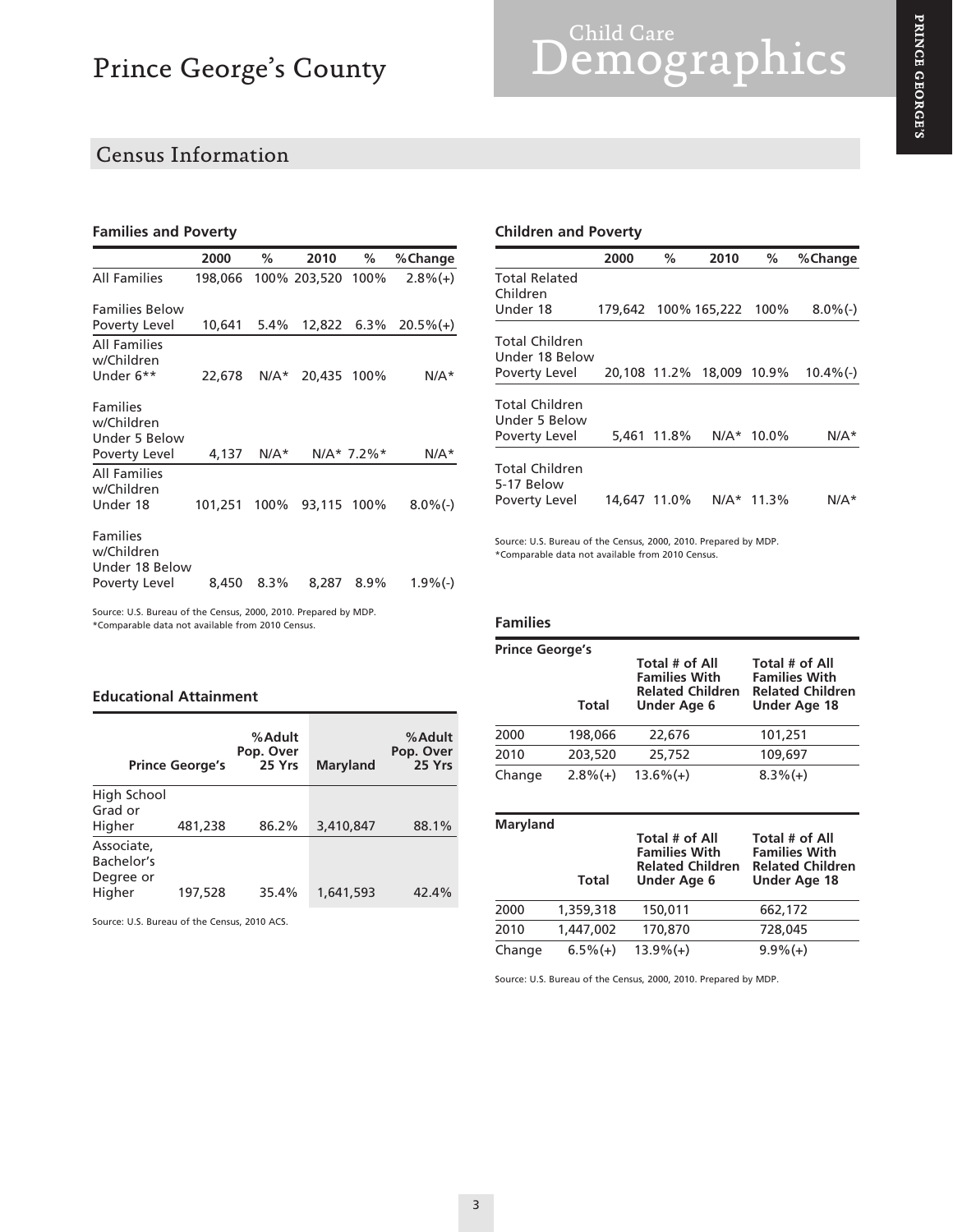## Income, Unemployment and Housing Information

#### **Annual Wage Rate Information**

| Public School Teacher Salary                           | \$66,481 |
|--------------------------------------------------------|----------|
| (Prince George's County) <sup>1</sup>                  |          |
| Public School Teacher Salary Average (MD) <sup>1</sup> | \$63,849 |
| Nonpublic School Teacher Average (Maryland)            | \$60,500 |
| Family Child Care Provider (Maryland)                  | \$41,177 |
| Child Care Center Director (Maryland)                  | \$40,539 |
| Center Senior Staff/Teacher (Maryland)                 | \$25,537 |
| Center Aide (Maryland)                                 | \$17,889 |

<sup>1</sup>Maximum teacher salary with Bachelor's and Standard Professional Certificate<br>(SPC). Sources: MSDE, Sept 2021, Association of Independent Maryland Schools<br>(AIMS), 2020-21 school year, and MFN's 2021 Statewide Survey of Providers and Child Care Centers.

#### **Family Income**

| <b>Median Family Income, 2010 Census</b> |           |  |
|------------------------------------------|-----------|--|
| Prince George's                          | \$108,828 |  |
| Maryland                                 | \$83,137  |  |

Source: U.S. Bureau of the Census, 2010 ACS.

| Median Household Income <sup>1</sup> : |          |  |
|----------------------------------------|----------|--|
| Prince George's                        | \$79,355 |  |
| Maryland                               | \$85,545 |  |

| <b>Income Distribution</b> | <b>Percent Households</b> |                 |  |
|----------------------------|---------------------------|-----------------|--|
|                            | <b>Prince George's</b>    | <b>Maryland</b> |  |
| under \$25,000             | 10.7%                     | 13.2%           |  |
| \$25,000 - \$49,999        | 15.7%                     | 16.0%           |  |
| \$50,000 - \$74,999        | 17.4%                     | 15.3%           |  |
| $$75,000 +$                | 56.2%                     | 55.5%           |  |

Source: 1GeoLytics, Inc. report, 2021. U.S. Bureau of the Census, 2015-2019 American Community Survey 5-Year Estimates. Data is not directly comparable to 2010 or earlier reports.

NOTE: Percentages may not total 100% because of rounding

#### **Unemployment Rate**

|      | <b>Prince George's</b> | <b>Maryland</b> |
|------|------------------------|-----------------|
| 2000 | 3.4%                   | 3.4%            |
| 2001 | 4.4%                   | 4.0%            |
| 2002 | 4.5%                   | 3.9%            |
| 2003 | 4.5%                   | 4.1%            |
| 2004 | 4.3%                   | 3.9%            |
| 2005 | 4.4%                   | 3.9%            |
| 2006 | 4.0%                   | 3.7%            |
| 2007 | 3.9%                   | 3.6%            |
| 2008 | 4.8%                   | 4.5%            |
| 2009 | 7.3%                   | 7.1%            |
| 2010 | 7.4%                   | 7.3%            |
| 2011 | 7.3%                   | 7.2%            |
| 2012 | 6.6%                   | 6.5%            |
| 2013 | 6.4%                   | 6.2%            |
| 2014 | 5.9%                   | 5.6%            |
| 2015 | 5.1%                   | 5.0%            |
| 2016 | 4.7%                   | 4.5%            |
| 2017 | 4.2%                   | 4.3%            |
| 2018 | 4.7%                   | 4.5%            |
| 2019 | 4.1%                   | 3.9%            |
| 2020 | 9.9%                   | 8.3%            |
| 2021 | 8.3%                   | 6.7%            |

Maryland Department of Labor, Licensing and Regulation (DLLR) 6/2021.

#### **Housing Information**

|                                                      | <b>Prince George's</b> | <b>Maryland</b> |
|------------------------------------------------------|------------------------|-----------------|
| Owner-Occupied housing 189,330 (63%) 1,426,267 (67%) |                        |                 |
| Renter-Occupied housing 112,593 (37%)                |                        | 701.172 (33%)   |

Note: Percentage is based on total occupied housing units.

|                                                               | <b>Prince George's</b> | <b>Maryland</b> |
|---------------------------------------------------------------|------------------------|-----------------|
| Mean value of Owner-<br>Occupied Housing                      | \$286,100              | \$301,400       |
| <b>Median Selected Monthly</b><br>Owner Costs With a Mortgage | \$2,203                | \$2,016         |
| Median Gross Residential<br>Monthly Rent                      | \$1,182                | \$1,131         |

Source: U.S. Bureau of the Census, 2010 ACS.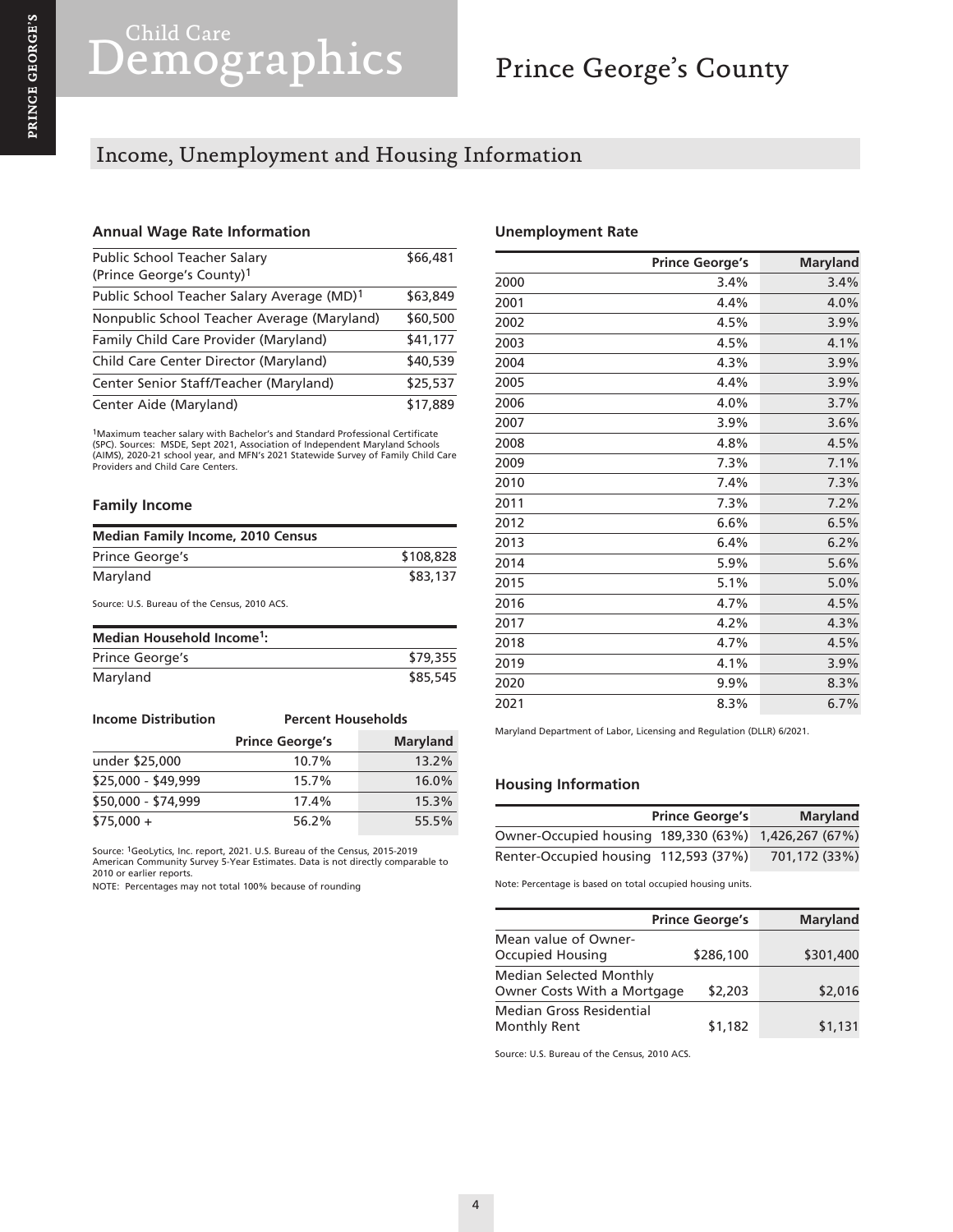# Child Care Child Care

### Supply of Regulated Early Childhood Programs and Education

#### **Children's Programs by Type with Capacity/ Enrollment**

|                                                | # of<br>Programs | Capacity <sup>1</sup> |
|------------------------------------------------|------------------|-----------------------|
| <b>Family Child Care</b>                       |                  |                       |
| Providers                                      | 588              | 4,694                 |
| *OCC Licensed Group<br>Programs                | 294              | 18,794                |
| 8-12 Hour Child Care Centers                   | 209              | 14,171                |
| Infant/Toddler                                 | 121              | 1,658                 |
| Part-Day                                       | 21               | N/A                   |
| Before/after School<br>(School & Center-Based) | 233              | 15,400                |
| <b>Employer-Sponsored Centers</b>              | 4                | 250                   |
| Nursery Schools                                | 33               | N/A                   |
| Private Kindergarten                           | 11               | N/A                   |
| **Head Start                                   | 2                | 570                   |
| ***Public Pre-Kindergarten                     |                  |                       |
| Sites                                          | 0                | N/A                   |

#### **Education**

**Public and Private Schools (Elementary and Middle)**

|                           | <b>Public</b> | Private* |
|---------------------------|---------------|----------|
| <b>Elementary Schools</b> | 121           |          |
| Middle Schools            | 24            |          |
| Combined                  | 13            | 45.      |

#### **Elementary School Enrollment**

|                  | <b>Public</b> | Private* |
|------------------|---------------|----------|
| Pre-Kindergarten | 3,916         | 714      |
| Kindergarten     | 8.639         | 596      |
| Grades $1 - 6$   | 60,535        | 3,879    |
| Total            | 73,090        | 5,189    |

Source: MSDE, 2020-21 school year. Enrollment figures are for September 30, 2020. Private schools include MSDE approved schools and those operated by a tax-exempt religious organization which hold a letter of exemption from approval in accordance with State law.

\*Self reported data from Maryland Nonpublic Schools as reported to MSDE.\*Self reported data from Maryland Nonpublic Schools as reported to MSDE.

1Some providers may still be closed due to COVID 19 considerations.<br><sup>2</sup>Public Pre K Closure due to COVID-19.

\*Note: Numbers do not total because facilities may have more than one type of program. Unless otherwise indicated, all programs are privately funded. \*\* Federally funded programs which include Head Start, Early Head Start and Home-based Head Start.

\*\*\*State funded. Source: MFN/LOCATE Child Care, 6/21; Maryland State Department of Education; Department of Health and Mental Hygiene.

## Supply of Regulated Child Care

**Density of Regulated Family Child Care Homes in Prince George's County**



#### **Density of Licensed 8-12 Hour Child Care Centers in Prince George's County**





Source: MFN/LOCATE: Child Care, 6/21. Source: MFN/LOCATE: Child Care, 6/21.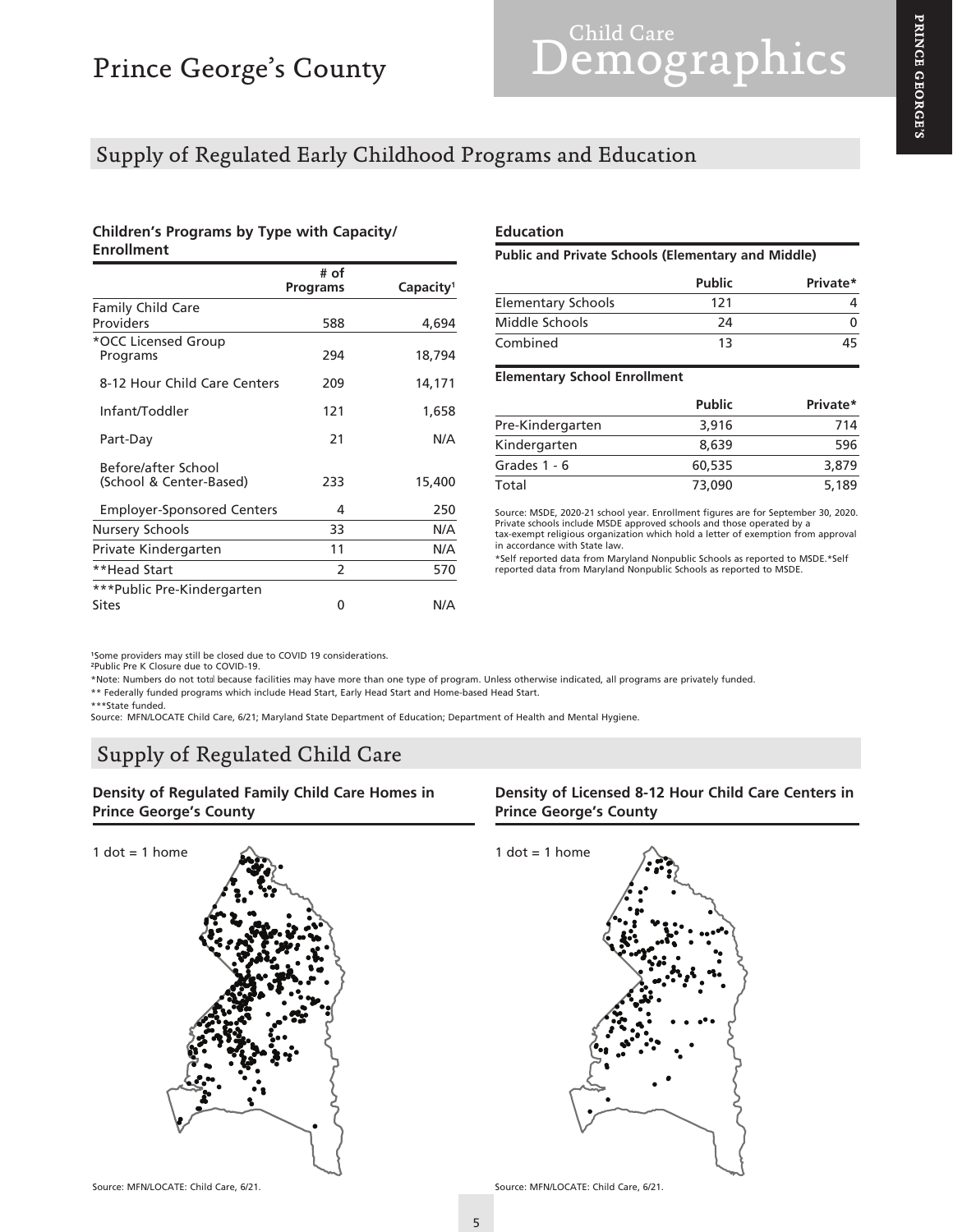# Child Care<br> **emographics**

# Prince George's County

## Supply of Child Care

#### **Supply of Family Child Care**

| <b>Number Providing Services to</b> |                |                |                |                | <b>Mean Weekly Cost of Care</b> |            |                   |
|-------------------------------------|----------------|----------------|----------------|----------------|---------------------------------|------------|-------------------|
| City                                | # of Providers | Infant         | Pre-school     | School-Age     | <b>Infants</b>                  | Pre-school | <b>B/A School</b> |
| Accokeek                            | 11             | 10             | 10             | 7              | 234.57                          | 199.50     | 116.67            |
| Adelphi                             | 5              | 5              | 5              | 5              | 224.00                          | 194.17     | 92.50             |
| <b>Beltsville</b>                   | 13             | 13             | 13             | 12             | 242.17                          | 201.28     | 130.00            |
| Berwyn Heights                      | 6              | 6              | 6              | 5              | 225.00                          | 180.57     | 111.67            |
| <b>Bowie</b>                        | 63             | 59             | 59             | 50             | 249.57                          | 206.57     | 114.53            |
| Brandywine                          | 9              | 8              | 8              | 6              | 262.14                          | 218.21     | 112.00            |
| Camp Springs                        | 1              | 1              | 1              | 1              | 185.00                          | 165.00     | 100.00            |
| Capitol Heights                     | 31             | 31             | 31             | 29             | 214.68                          | 180.48     | 111.75            |
| Cheltenham                          |                | $\overline{2}$ | 2              | $\overline{2}$ | 232.50                          | 205.00     | 120.00            |
| Cheverly                            | 3              | 3              | 3              | 3              | 203.33                          | 152.92     | 96.67             |
| Clinton                             | 45             | 41             | 42             | 36             | 212.60                          | 179.12     | 105.00            |
| College Park                        | $\overline{7}$ | 5              | $\overline{7}$ | 6              | 278.00                          | 220.36     | 118.75            |
| District Heights                    | 19             | 17             | 17             | 15             | 214.38                          | 174.25     | 102.22            |
| <b>Fairmont Heights</b>             | 1              | 1              | 1              | 0              | 200.00                          | 143.75     | N/R               |
| Forest Heights                      | $\mathbf{1}$   | $\mathbf{1}$   | $\mathbf{1}$   | 0              | 200.00                          | 175.00     | N/R               |
| Forestville                         | 9              | 8              | 9              | 8              | 196.56                          | 175.28     | 120.29            |
| Fort Washington                     | 36             | 34             | 35             | 28             | 219.07                          | 182.11     | 109.00            |
| Glenarden                           | 5              | 5              | 5              | 5              | 222.14                          | 172.86     | 95.00             |
| Glenn Dale                          | 5              | 5              | 5              | 5              | 191.00                          | 166.00     | 122.00            |
| Greenbelt                           | 10             | 10             | 9              | 7              | 235.00                          | 189.56     | 93.33             |
| Hyattsville                         | 32             | 31             | 31             | 28             | 220.18                          | 195.09     | 105.63            |
| Landover Hills                      | $\overline{2}$ | $\overline{2}$ | $\overline{2}$ | $\overline{2}$ | 200.00                          | 173.33     | 95.00             |
| Lanham                              | 33             | 33             | 33             | 32             | 220.95                          | 192.64     | 110.48            |
| Largo                               | 1              | $\mathbf{1}$   | 1              | 1              | 235.00                          | 180.00     | 85.00             |
| Laurel                              | 50             | 44             | 44             | 37             | 245.44                          | 199.91     | 123.71            |
| <b>Marlow Heights</b>               | 1              | 1              | 1              | 0              | 160.00                          | 150.00     | N/R               |
| Mitchellville                       | 12             | 12             | 12             | 10             | 228.75                          | 193.22     | 115.00            |
| Morningside                         | $\mathbf{1}$   | $\mathbf{1}$   | $\mathbf{1}$   | $\mathbf{1}$   | 250.00                          | 195.00     | 125.00            |
| <b>Mount Rainier</b>                | 4              | 4              | 4              | 4              | 312.50                          | 267.81     | 162.50            |
| New Carrollton                      | 6              | 6              | 5              | 5              | 206.67                          | 173.75     | 114.00            |
| Oxon Hill                           | 11             | 9              | 10             | 9              | 221.18                          | 190.38     | 140.56            |
| Riverdale                           | 8              | 8              | 8              | 6              | 259.69                          | 236.61     | 157.50            |
| Seat Pleasant                       | 4              | 4              | 4              | 4              | 247.50                          | 182.50     | 111.25            |
| Silver Spring                       | 3              | 3              | $\overline{2}$ | 1              | 193.75                          | 161.43     | N/R               |
| Springdale                          | 3              | 3              | 3              | 3              | 201.67                          | 192.08     | 110.00            |
| Suitland                            | 19             | 17             | 19             | 17             | 225.31                          | 179.78     | 111.25            |
| <b>Temple Hills</b>                 | 24             | 23             | 22             | 19             | 209.52                          | 170.06     | 114.72            |
| <b>Upper Marlboro</b>               | 84             | 79             | 83             | 70             | 235.27                          | 196.96     | 119.74            |

NOTE: Only selected cities/communities in Prince George's County are represented. The number of providers caring for the different age groups does not equal the total<br>number of providers in each city because some providers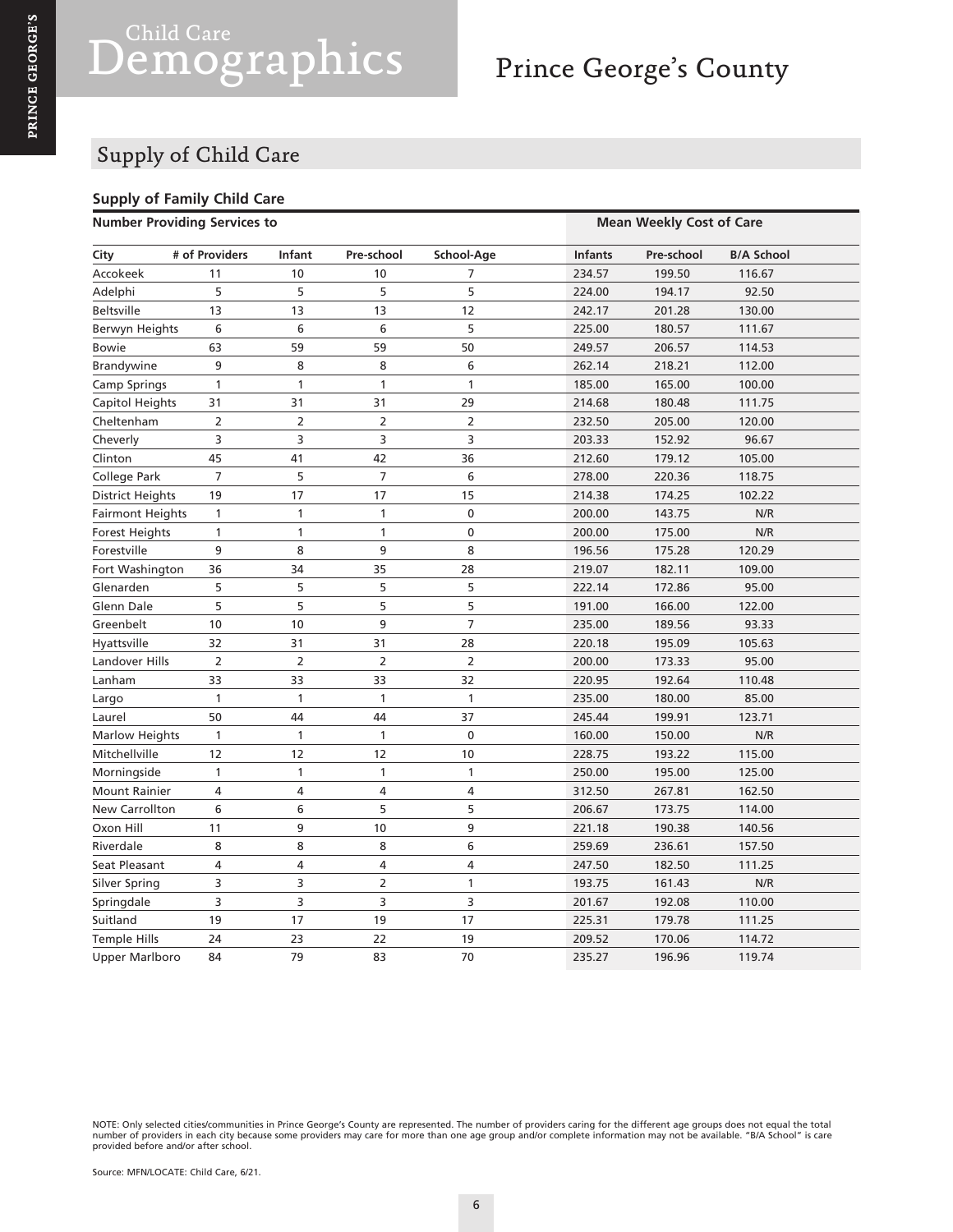### Supply of Child Care

#### **Supply of Full-Day Center Care Number Providing Services to Mean Weekly Cost of Care**

| <b>NUMBER FIGATION</b> SERVICES TO |                |                |                |                | <b>IVICAII VYCCNIY CUST UI CAIC</b> |            |                   |
|------------------------------------|----------------|----------------|----------------|----------------|-------------------------------------|------------|-------------------|
| City                               | # of Providers | <b>Infant</b>  | Pre-school     | School-Age     | <b>Infants</b>                      | Pre-school | <b>B/A School</b> |
| Accokeek                           | 2              | $\mathbf{1}$   | $\overline{2}$ | $\overline{2}$ | 350.00                              | 228.13     | 195.00            |
| Adelphi                            | 2              | $\overline{2}$ | $\overline{2}$ | $\overline{2}$ | 278.75                              | 205.00     | 105.00            |
| <b>Beltsville</b>                  | 6              | 4              | 6              | 6              | 371.88                              | 254.70     | 197.80            |
| Bladensburg                        | $\overline{2}$ | 2              | $\overline{2}$ | $\mathbf{1}$   | 175.00                              | 145.00     | 100.00            |
| <b>Bowie</b>                       | 17             | 13             | 15             | $\overline{7}$ | 344.70                              | 260.88     | 150.00            |
| Brandywine                         | 3              | 2              | 3              | 3              | 242.50                              | 168.54     | 101.25            |
| Brentwood                          | $\mathbf{1}$   | $\mathbf{1}$   | $\mathbf{1}$   | $\mathbf{1}$   | 220.00                              | 167.50     | 110.00            |
| Camp Springs                       | 3              | 1              | 3              | $\overline{2}$ | 265.00                              | 165.90     | 125.00            |
| Capitol Heights                    | 11             | 7              | 11             | 9              | 254.38                              | 179.86     | 112.50            |
| Cheverly                           | 3              | 1              | $\overline{2}$ | 3              | 300.00                              | 225.00     | 115.00            |
| Clinton                            | 6              | $\overline{2}$ | 5              | 4              | 262.50                              | 185.68     | 135.00            |
| College Park                       | 9              | 5              | 8              | 5              | 366.28                              | 257.21     | 147.50            |
| District Heights                   | 6              | 3              | 6              | 6              | 242.50                              | 188.75     | 151.30            |
| Forestville                        | $\overline{2}$ | 2              | $\overline{2}$ | $\overline{2}$ | 262.50                              | 207.50     | 167.50            |
| Fort Washington                    | 14             | 8              | 14             | 13             | 290.86                              | 207.67     | 135.40            |
| Glenarden                          | 1              | 0              | 1              | $\mathbf{1}$   | <b>NR</b>                           | 262.50     | 125.00            |
| Glenn Dale                         | $\overline{2}$ | 1              | $\overline{2}$ | $\mathbf{1}$   | 380.00                              | 252.50     | N/R               |
| Greenbelt                          | 5              | 1              | 5              | 3              | 350.00                              | 229.55     | 133.33            |
| <b>Hillcrest Heights</b>           | 1              | 0              | $\pmb{0}$      | 0              | 0.00                                | 0.00       | 0.00              |
| Hyattsville                        | 16             | 10             | 16             | 10             | 328.60                              | 218.73     | 122.50            |
| Landover                           | 11             | 6              | 11             | 8              | 264.83                              | 191.56     | 148.57            |
| Landover Hills                     | $\overline{2}$ | $\pmb{0}$      | $\overline{2}$ | $\overline{2}$ | N/R                                 | 275.00     | N/R               |
| Lanham                             | 10             | 8              | 10             | 6              | 335.27                              | 244.47     | 151.29            |
| Largo                              | 3              | $\overline{2}$ | $\overline{2}$ | $\overline{2}$ | 341.67                              | 241.25     | 177.50            |
| Laurel                             | 17             | 10             | 17             | 11             | 334.24                              | 236.52     | 153.60            |
| Mitchellville                      | 4              | $\overline{2}$ | 3              | 1              | 306.67                              | 268.83     | 184.00            |
| <b>Mount Rainier</b>               | $\mathbf{1}$   | 0              | $\mathbf{1}$   | $\mathbf{1}$   | N/R                                 | 225.00     | 125.00            |
| New Carrollton                     | 1              | 0              | $\mathbf{1}$   | $\mathbf{1}$   | N/R                                 | 235.00     | 150.00            |
| Oxon Hill                          | 6              | 3              | 4              | 3              | 261.03                              | 197.67     | 127.50            |
| Riverdale                          | 3              | 3              | 3              | 0              | 393.33                              | 297.70     | N/R               |
| Seabrook                           | $\mathbf{1}$   | 0              | $\mathbf{1}$   | $\mathbf{1}$   | N/R                                 | 196.25     | 100.00            |
| Springdale                         | $\mathbf{1}$   | $\pmb{0}$      | $\mathbf{1}$   | $\mathbf{1}$   | 230.00                              | 168.75     | 125.00            |
| Suitland                           | $\overline{7}$ | 5              | $\overline{7}$ | 4              | 329.08                              | 217.91     | 97.50             |
| <b>Temple Hills</b>                | 16             | 8              | 15             | 14             | 255.12                              | 180.61     | 126.33            |
| <b>Upper Marlboro</b>              | 16             | $\overline{7}$ | 15             | 14             | 284.62                              | 202.88     | 131.11            |

NOTE: Only selected cities/communities in Prince George's County are represented. The number of providers caring for the different age groups does not equal the total<br>number of providers in each city because some providers

PRINCE GEORGE'S **PRINCE GEORGE'S**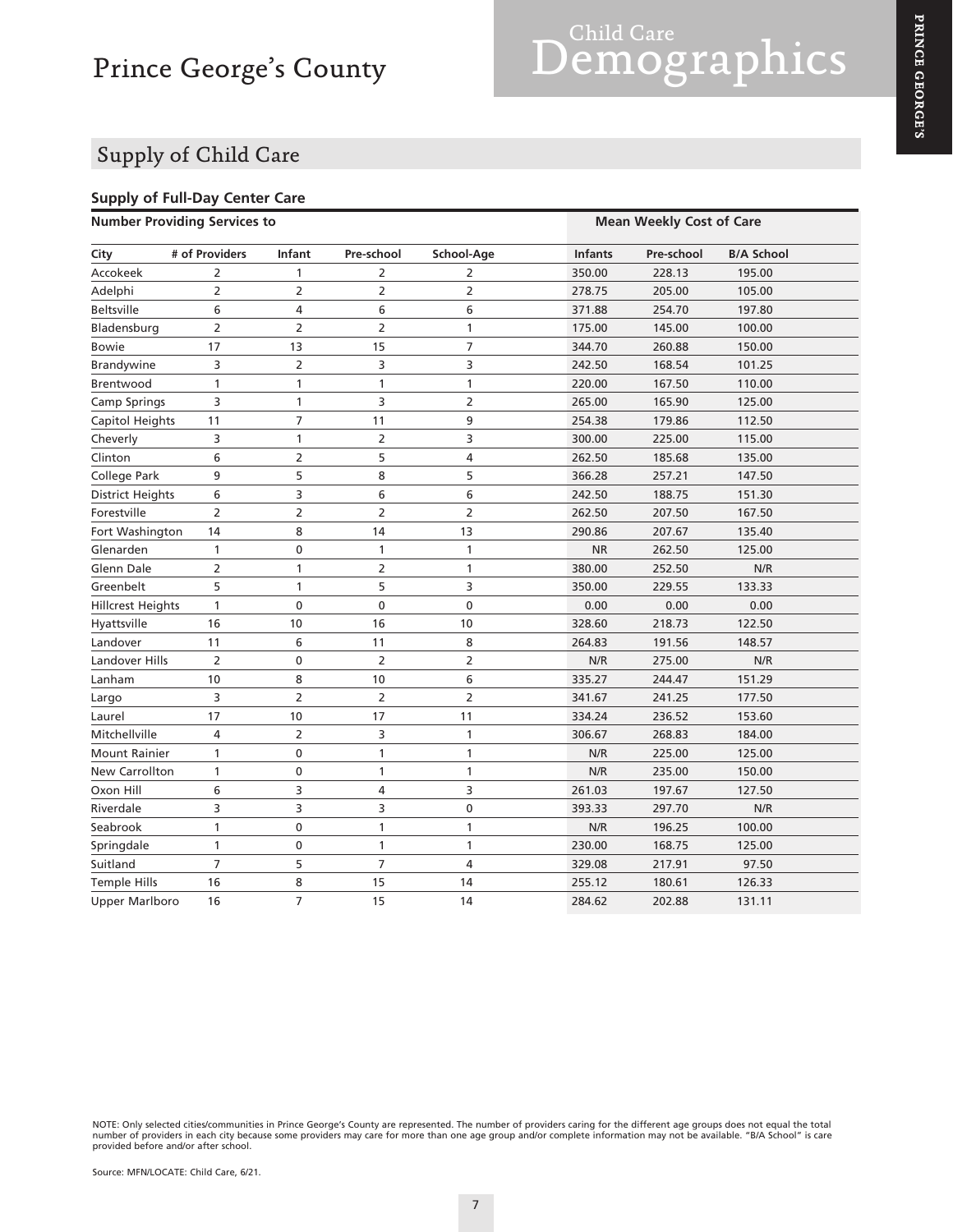# Child Care Child Care

# Prince George's County

## Supply of Regulated Child Care

#### **Number of Children 0-5 Years Per Regulated Child Care Space by Census Tract**



This map is based on census tracts defined by the U.S. Bureau of the Census. It does not accurately delineate land/water boundaries in some census tracts. Sources: U.S. Bureau of the Census, 2010. MFN/LOCATE: Child Care, 6/21.

#### **Past and Anticipated Growth Patterns for Family/Center Providers**

#### **Family Child Care Providers in Prince George's 2017-2026 Center-based Programs in Prince George's 2017-2026**



# **Full-day (8 to 12 hours)**



These predictions were generated with the use of the Multiple Regression Analysis and Forecasting template. The predictions generated by the Model do not reflect the effects of current changes to social programs affecting child care. Source: MFN/LOCATE: Child Care, 6/21.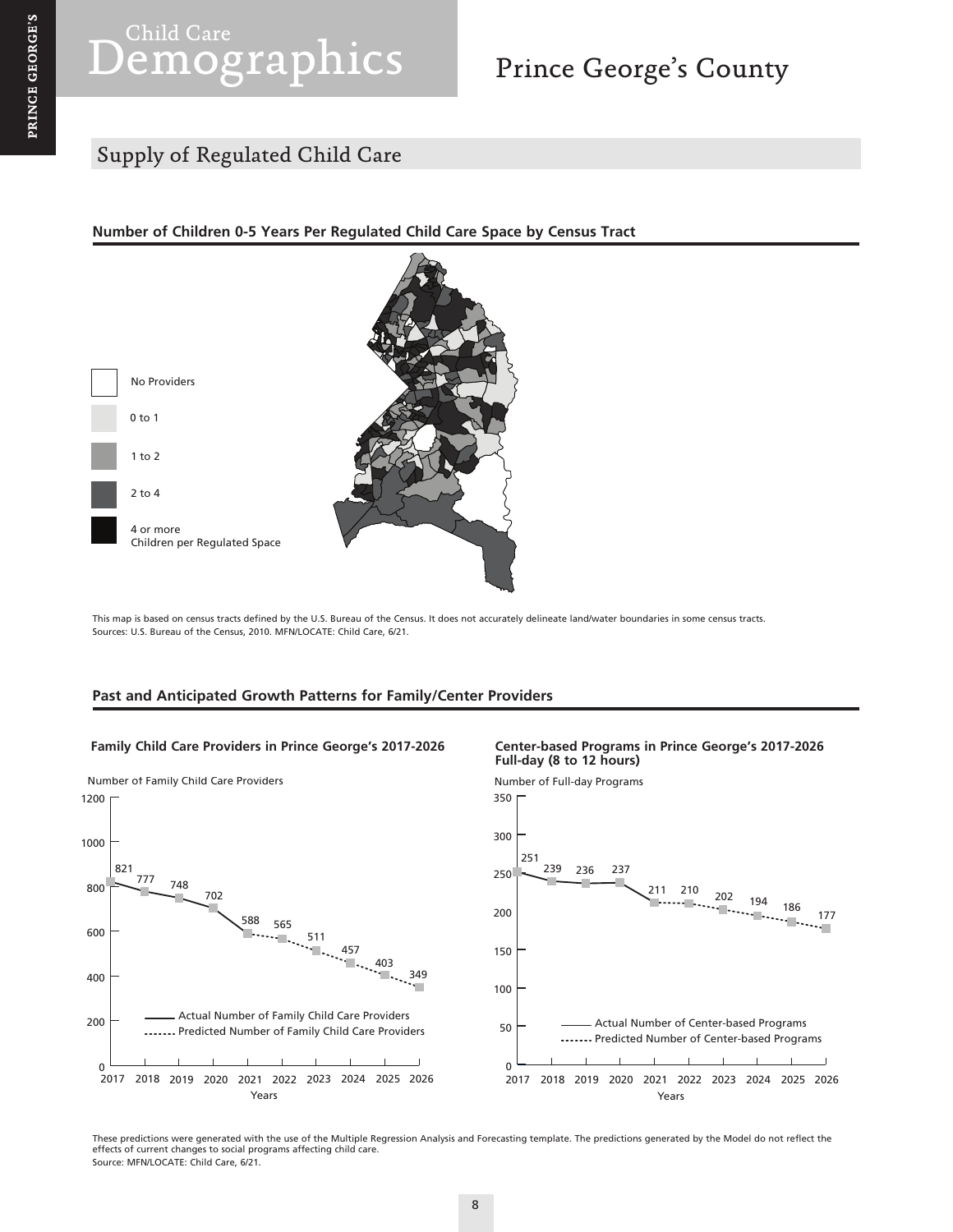# Prince George's County

# Child Care<br> **emographics**

### Demand for Child Care



Source: LOCATE: Child Care at Maryland Family Network, Baltimore (7/1/20-6/30/21). NOTE: Percentages may not total 100% because of rounding.



Source: LOCATE: Child Care at Maryland Family Network, Baltimore (7/1/20-6/30/21). NOTE: Percentages may not total 100% because of rounding.



**Reason Child Care is Needed**



Source: LOCATE: Child Care at Maryland Family Network, Baltimore (7/1/20-6/30/21). NOTE: Percentages may not total 100% because of rounding.

Source: LOCATE: Child Care at Maryland Family Network, Baltimore (7/1/20-6/30/21). NOTE: Percentages may not total 100% because of rounding.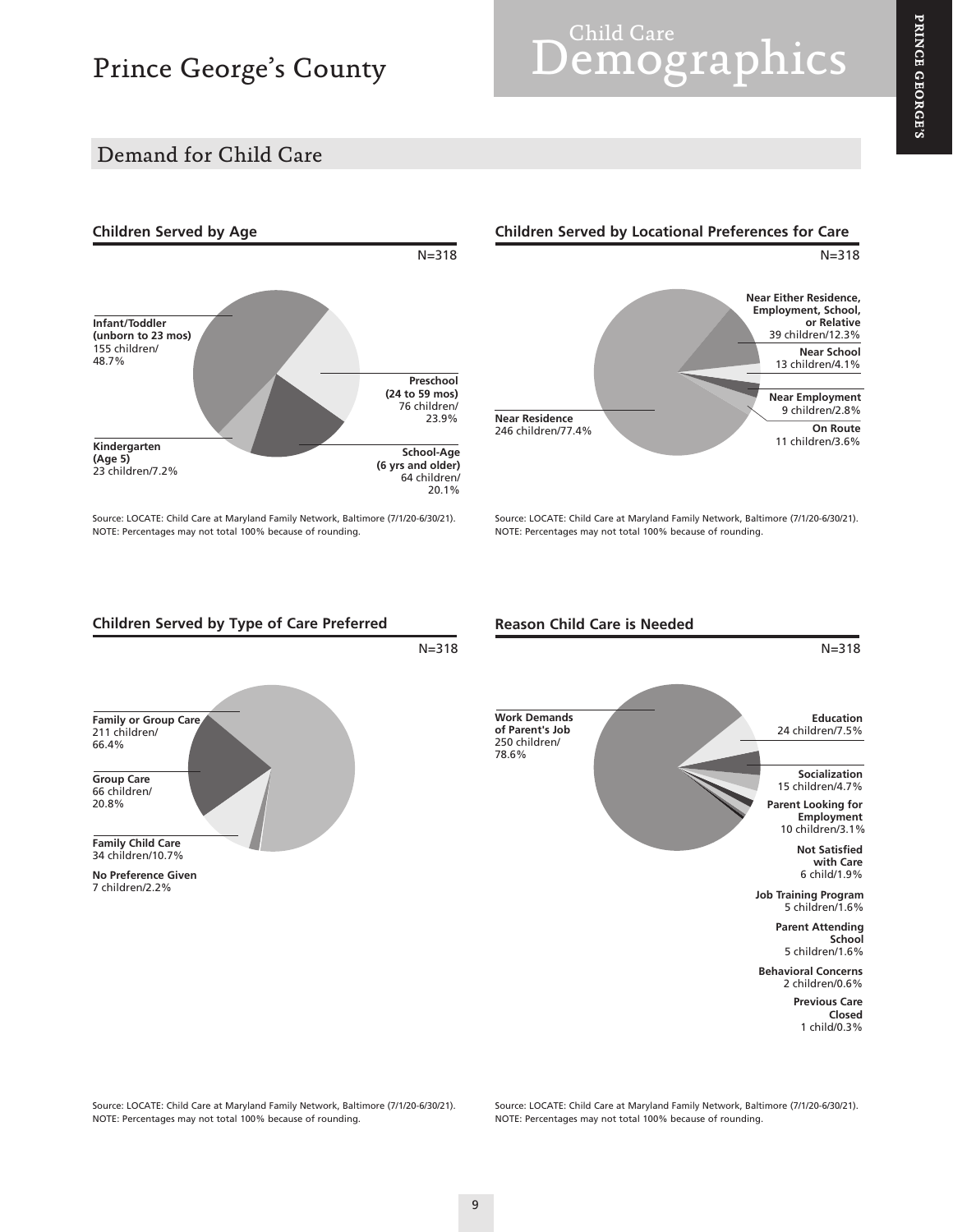# Child Care<br>**emographics**

# Prince George's County

### Demand for Child Care

#### **Number of Children Served by LOCATE: Child Care** 318 children (7/1/20-6/30/21)

#### **Full-time or Part-time Care Needs of Children Served**  $N = 318$

| Full-time: 263 children (82.7%) |  |
|---------------------------------|--|
| Part-time: 48 children (15.1%)  |  |
| Other*: 7 children (2.2%)       |  |

\* Includes requests for sick, backup and temporary care. Note: Percentages may not total 100% because of rounding. Source: LOCATE: Child Care at Maryland Family Network, Baltimore (7/1/20-6/30/21).

#### **Child Care Scholarship Program (CCS)\***

**LOCATE Calls received from parents with children eligible for Child Care Scholarship** 105 (33.0% of all calls)

**LOCATE Calls received from parents with children receiving Child Care Scholarship** 80 (25.2% of all calls)

Source: LOCATE: Child Care at Maryland Family Network, Baltimore (7/1/20-6/30/21). \* Formerly Child Care Subsidy Program

#### **Major Reasons Parents Could Not Find Child Care in Prince George's**

| Reason              | Count |
|---------------------|-------|
| Combination of ages |       |
| Schedule            |       |
| Other               |       |
| Cost                |       |

Source: LOCATE: Child Care at Maryland Family Network, Baltimore (7/1/20-6/30/21).

#### **Major Factors Important to Parents Who Found Child Care in Prince George's**

| <b>Factor</b>                      | Count         |
|------------------------------------|---------------|
| <b>Educational program</b>         | 36            |
| Caregiver                          | 30            |
| Proximity to home, work, school    | 19            |
| Environment                        | 13            |
| Cost                               | 12            |
| Transportation                     | 6             |
| Hours of operation/part time       | 4             |
| Only program/provider with vacancy | $\mathcal{P}$ |

Source: LOCATE: Child Care at Maryland Family Network, Baltimore (7/1/20-6/30/21).

### Supply of Child Care

#### **Child Care Scholarship Program (CCS)\***

**Family Child Care Providers willing to care for CCS children in Prince George's** 268 (45.6% of total family child care providers)

#### **Child Care Centers willing to care for CCS children in Prince George's County** 168 79.6% of total child care centers)

Source: LOCATE: Child Care at Maryland Family Network Baltimore, June 2021. \* Formerly Child Care Subsidy Program

**Prince George's FY21 Allocation (estimated)**  $$22,342,077 = 2,913$  estimated number of children enrolled

Source: Maryland State Department of Education, Office of Child Care.

#### **Special Needs Child Care**

#### **Family providers who serve/have served children with special needs**

361 (61.4% of total family child care providers in Prince George's)

#### **Centers who serve/have served children with special needs**

146 (69.2% of total child care centers in Prince George's)

Source: LOCATE: Child Care at Maryland Family Network, Baltimore (7/1/20-6/30/21).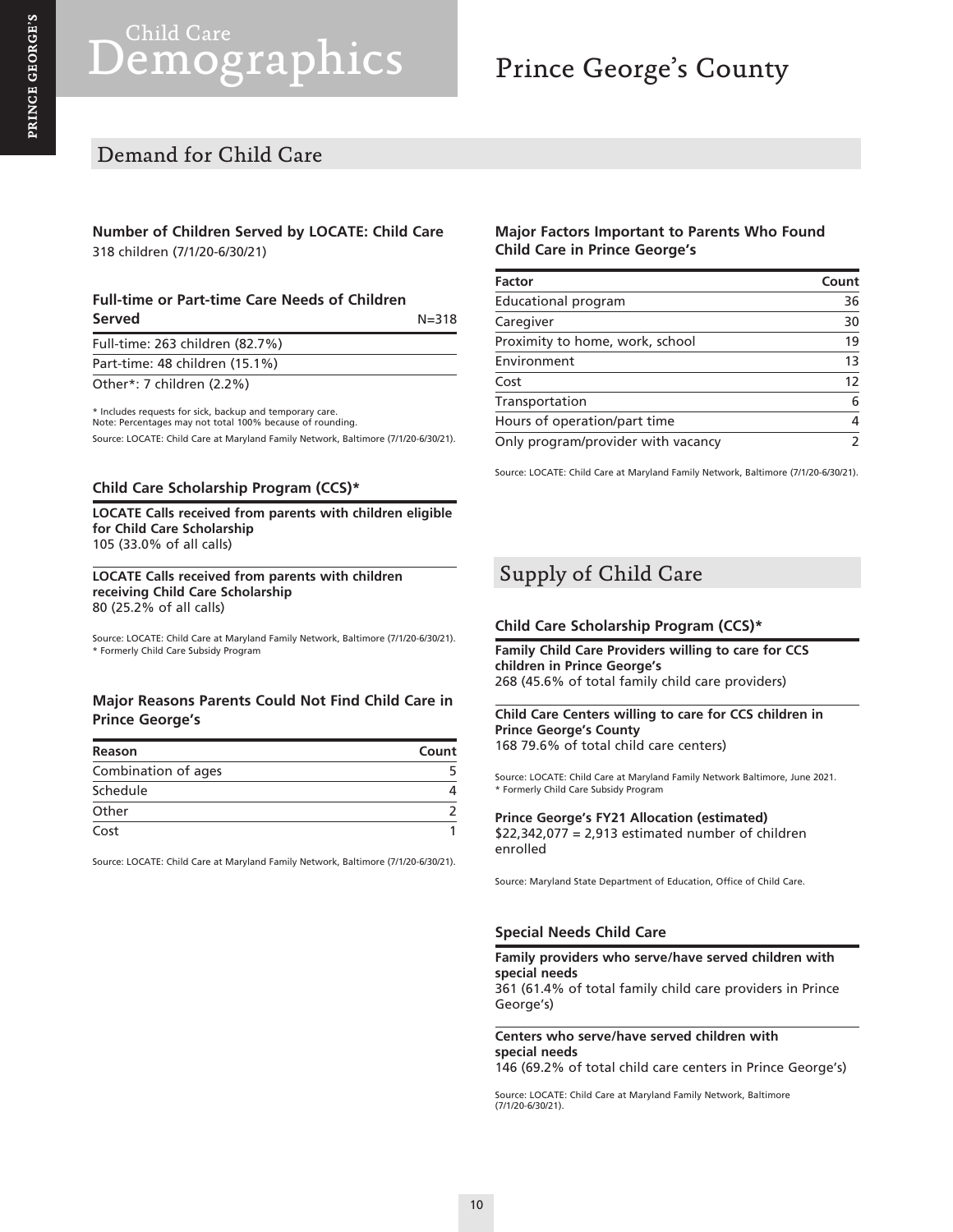## Prince George's County

# Definitions

**Before/After-School Care:** School-Age child care offers care to children enrolled in Kindergarten or above. Care is provided before and/or after school and during school holidays/vacations. Programs are licensed by the Office of Child Care. Programs may operate from a school building or other licensed facility.

**Census of Population and Housing:** There are two versions of the Census questionnaire: a short form which asks a limited number of population and housing questions of all households, and a long form questionnaire which asks additional social and economic questions of a sample of all households. The user should note that data obtained from a sample are subject to sampling variability, and that there are limitations to many of these data.

**Child Care:** The care or supervision of a child when the child's parent has given the child's care over to another for some portion of a 24-hour-day as a supplement to the parent's primary care of the child. (OCC)

**Child Care Center:** Child care provided in a facility that, for part or all of the day, provides care to children in the absence of the parent. Centers are licensed by the Office of Child Care.

**Child Care Scholarship Program (CCS)\*:** Provides financial assistance to eligible families in securing care for their children in registered family child care homes or licensed child care centers while parents/guardians are attending school, working, or in job training.

**Children with Special Needs:** Children who, because of a disability or other special educational, developmental, physical, emotional, behavioral, or medical condition, require additional care, or whose activities are restricted by a certain condition. (OCC)

**Current Median Family Income:** Current median family income is the value shown in a Geolytics report dated July 2021.

**Current Population Estimates:** Current population estimates are based on GeoLytics, Inc. Reports.

**Educational Attainment:** The highest level of school completed or the highest degree received. Educational attainment figures were used for persons over 25 years of age. (U.S. Bureau of the Census)

**Employer-Sponsored Centers:** A child care center located on-site or off-site which is sponsored by a corporation, business, or other employer. Employees are given priority for enrollment slots.

Demographics

**Family Child Care:** The care given to a child younger than 13 years old or to a developmentally disabled person younger than 21 years old, in place of parental care for less than 24 hours a day, in a residence other than the child's residence and for which the provider is paid. Regulations allow a family child care provider to care for as many as eight children at any time. (OCC)

**Family Household Income:** Family includes a householder and one or more persons living in the same household who are related to the householder by birth, marriage, or adoption. A household can contain only one family for purposes of census tabulations. (U.S. Bureau of the Census)

**Head Start:** Project Head Start provides comprehensive developmental services for children from low-income families. Head Start is comprised of four components including Education, Health, Parent Involvement, and Social Services. Head Start Centers serve children from age 3 to school entry age from income eligible families.

**Infant/Toddler:** In the State of Maryland, "infant"means a child under 18 months old. "Toddler" means a child 18 months old or older but younger than 2 years old. (OCC) MFN reports "infant" as a child birth through 23 months of age.

**Kindergarten:** An instructional program for children who are 5 years old by September 1st of each academic year. Programs may be operated by a private or public school. Kindergarten is the year of school which precedes entrance to first grade.

**Nursery Schools:** An instructional program approved or exempted by the Maryland State Department of Education for children who are two through four years old. The maximum length of the program is 6 hours per day, however most operate only a few hours per day and may meet only two or three times per week for a nine month period.

**Owner Costs with Mortgage (Selected Monthly):** The sum of payments for mortgages, deeds of trust, contracts to purchase, or similar debts on the property; real estate taxes; fire hazard, and flood insurance on the property; utilities; and fuels. It also includes, where appropriate, the monthly condominium fees or mobile home costs. A housing unit is owner-occupied if the owner or co-owner lives in the unit even if it is mortgaged or not fully paid for. (U.S. Bureau of the Census)